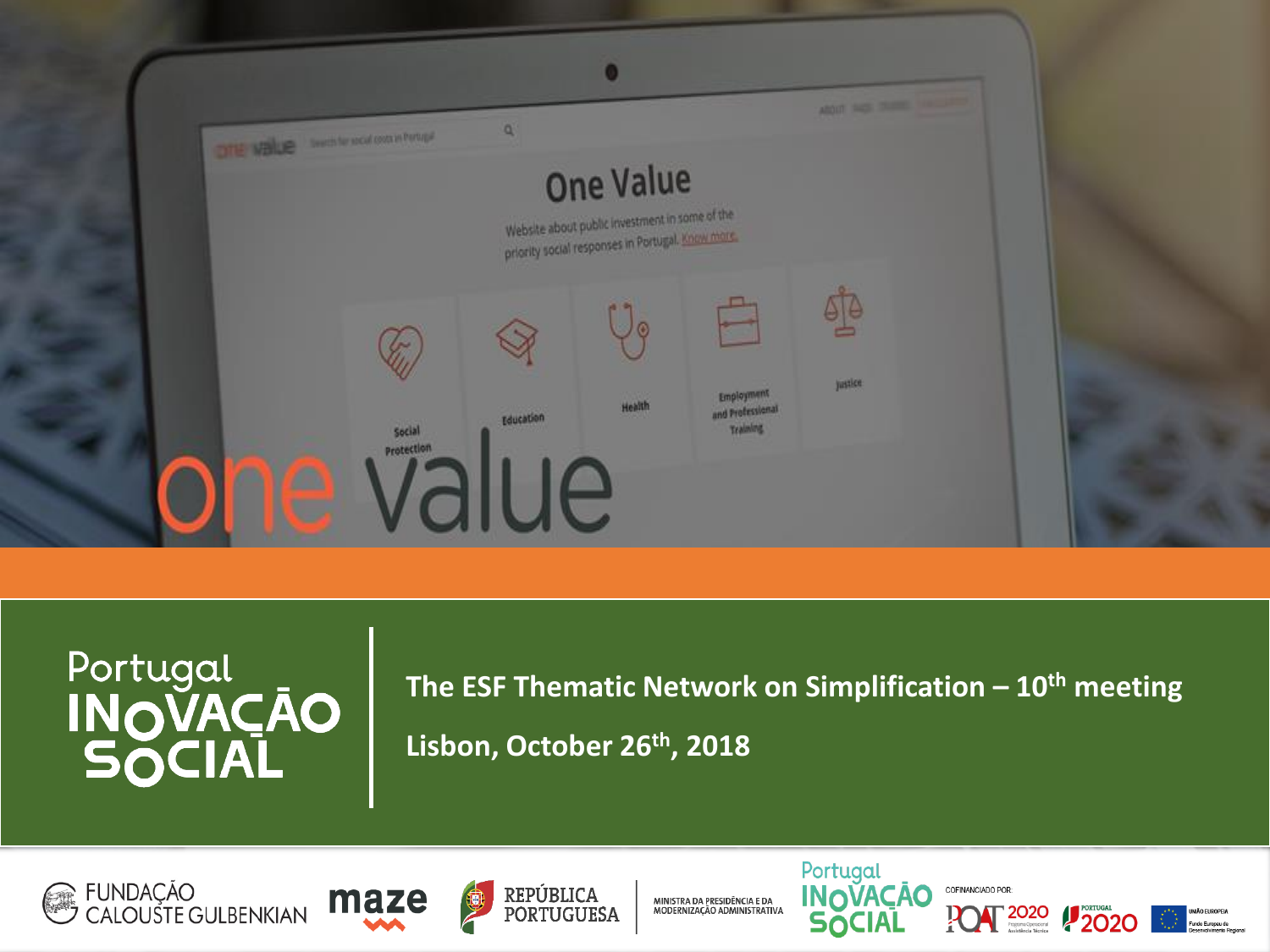

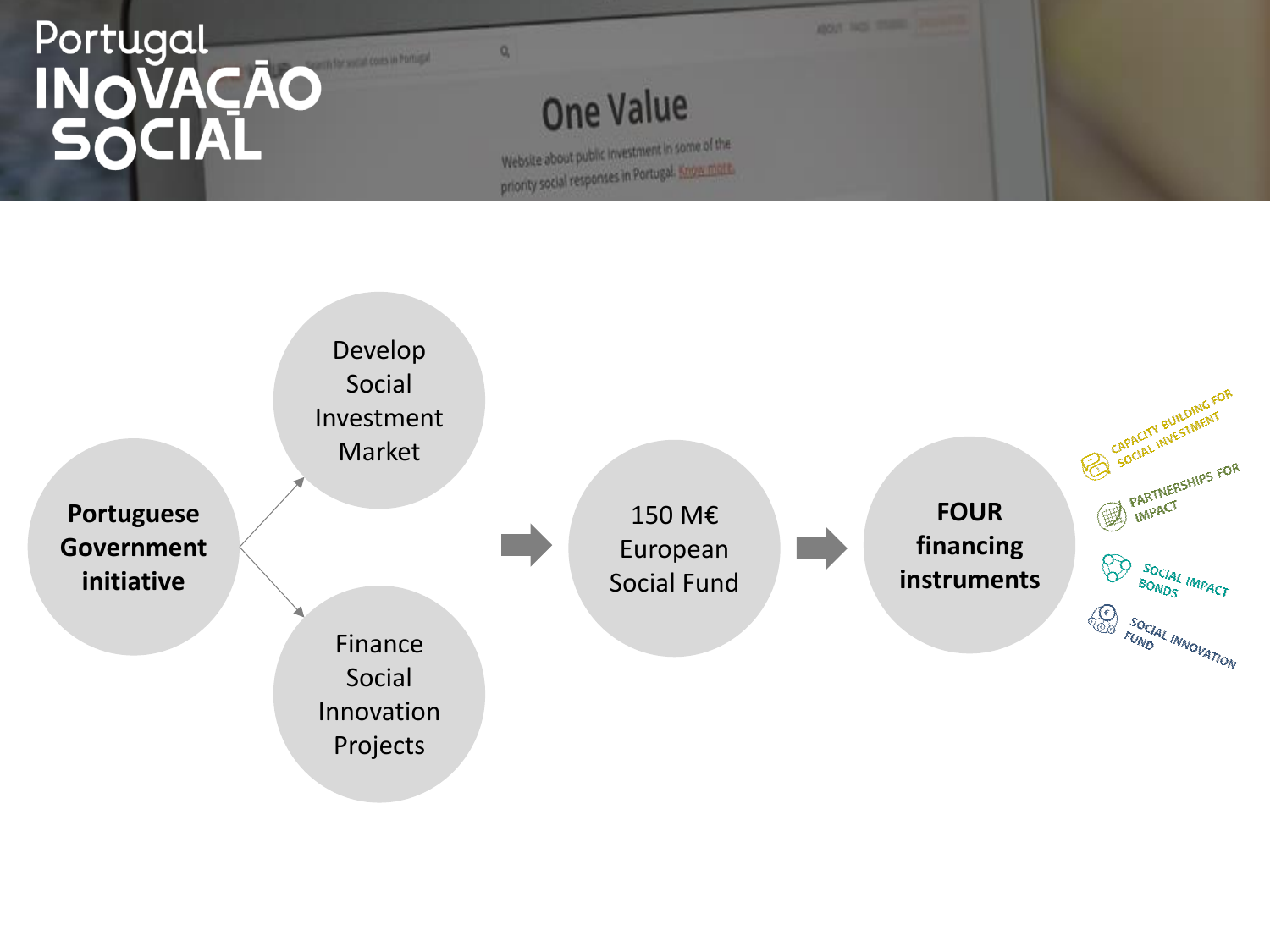

### **FINANCING INSTRUMENTS**

**Aligned with the life cycle of a Social Innovation project**

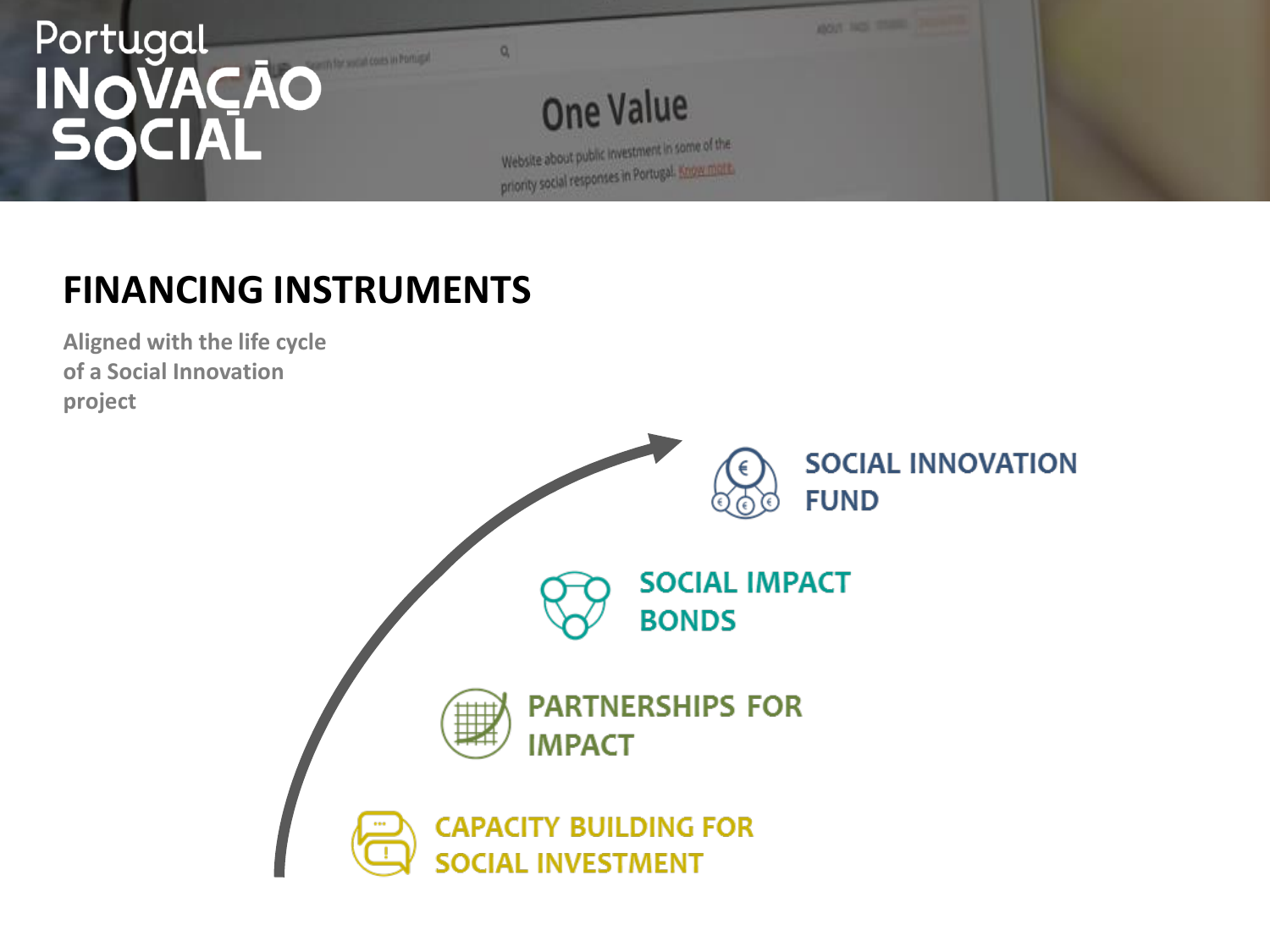

## **SOCIAL IMPACT BONDS**

#### **OBJECTIVE**

Supports Innovative projects with **measurable social outcomes** and potential positive impact on **public budget savings**

- Projects aligned with public policy priorities (in areas like Employment | Social Protection | Health | Education | Justice | Digital Inclusion)
- Private organization implements the project
- Social investor finances the project
- Public Entity validates project
- Applications are submitted in partnership (private organization| public entity |social investor)
- Full reimbursement of social investors if outcomes are met

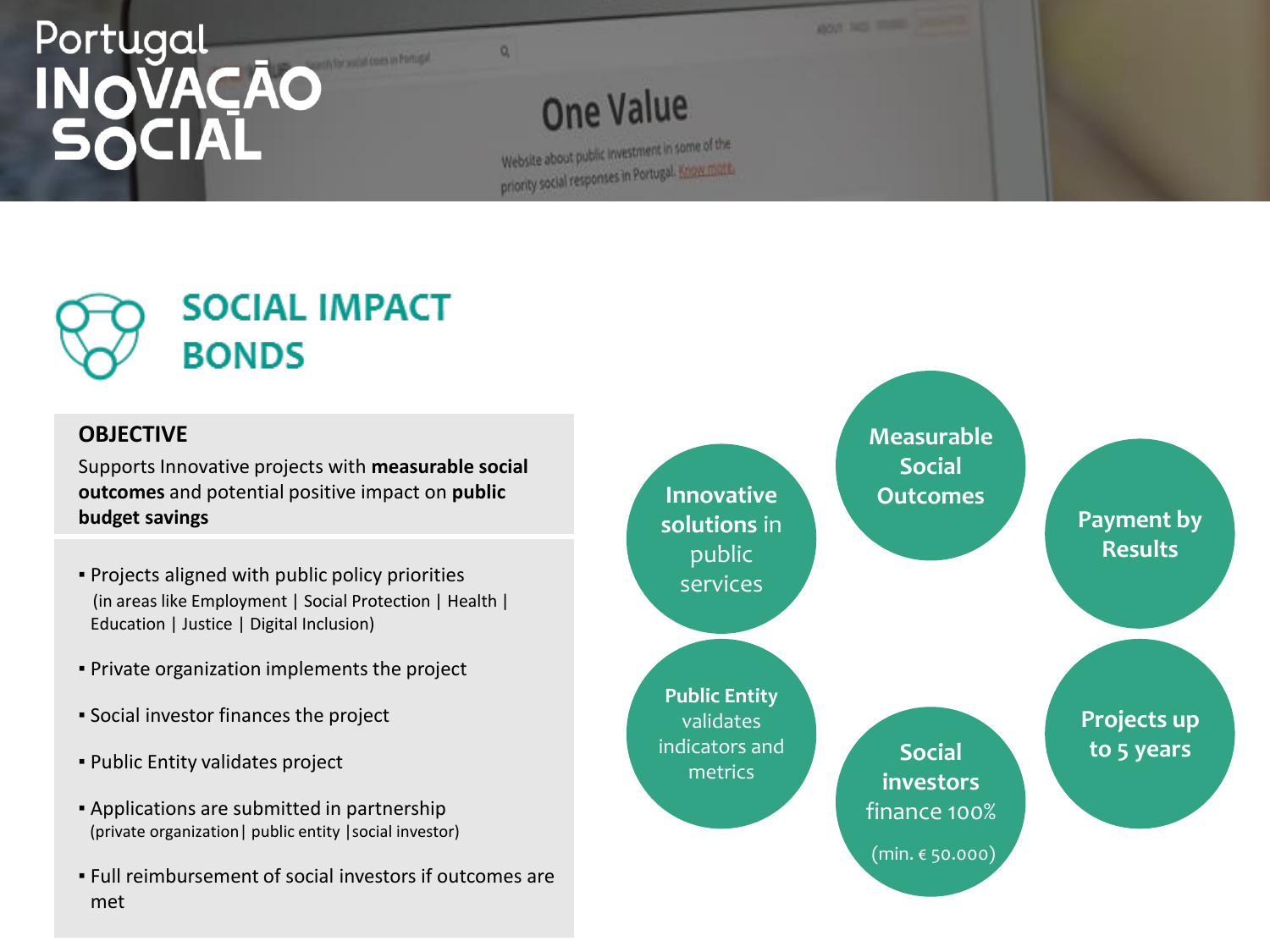

#### **FINANCED PROJECTS**











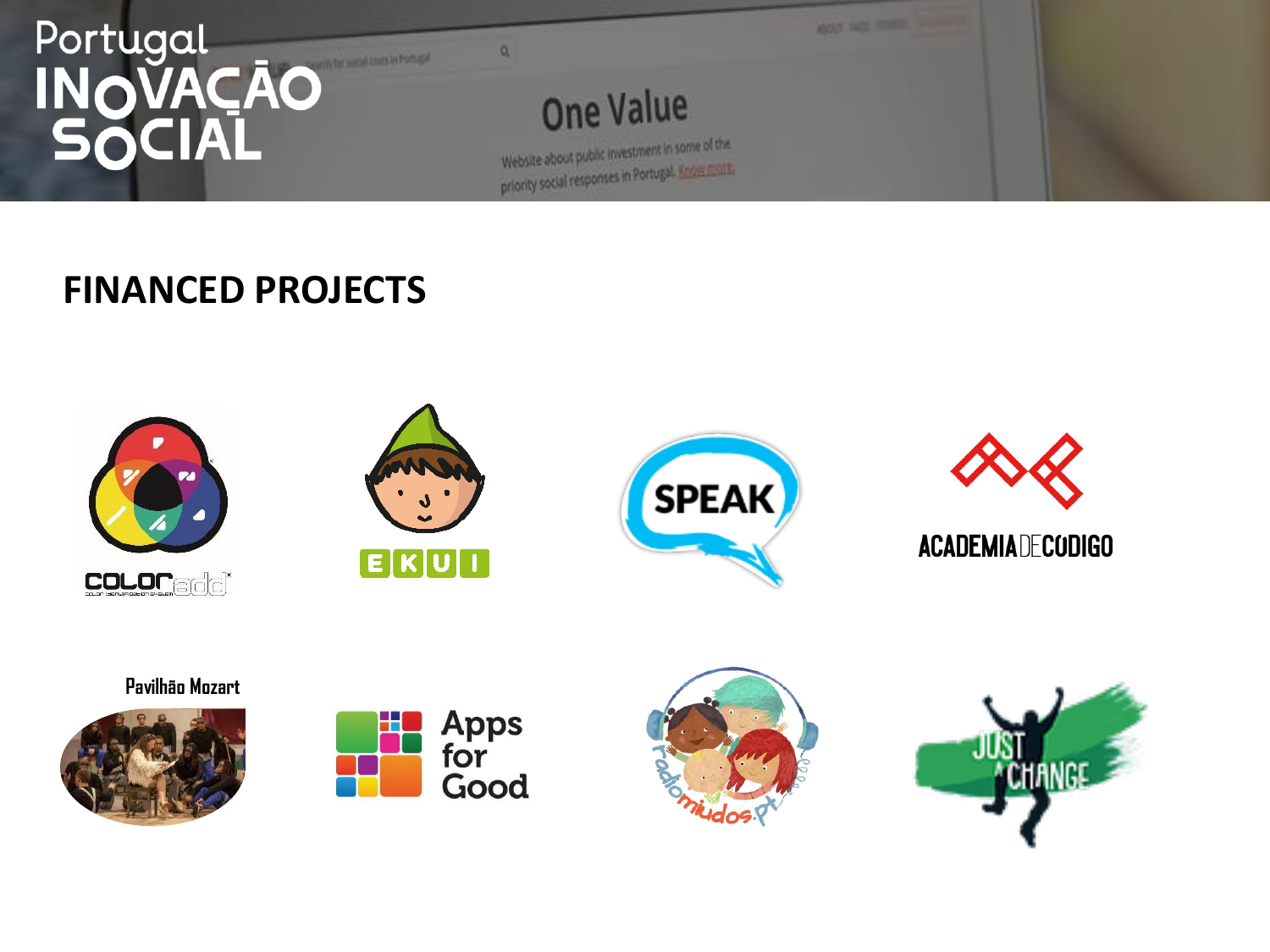

#### one value

Search

Q ABOUT FAQS STUDIES

CALCULATOR

## **One Value**

Website about public investment in some of the priority social responses in Portugal. Know more.

|                                    |                  | ດ             |                                                          |         |
|------------------------------------|------------------|---------------|----------------------------------------------------------|---------|
| <b>Social</b><br><b>Protection</b> | <b>Education</b> | <b>Health</b> | <b>Employment</b><br>and Professional<br><b>Training</b> | Justice |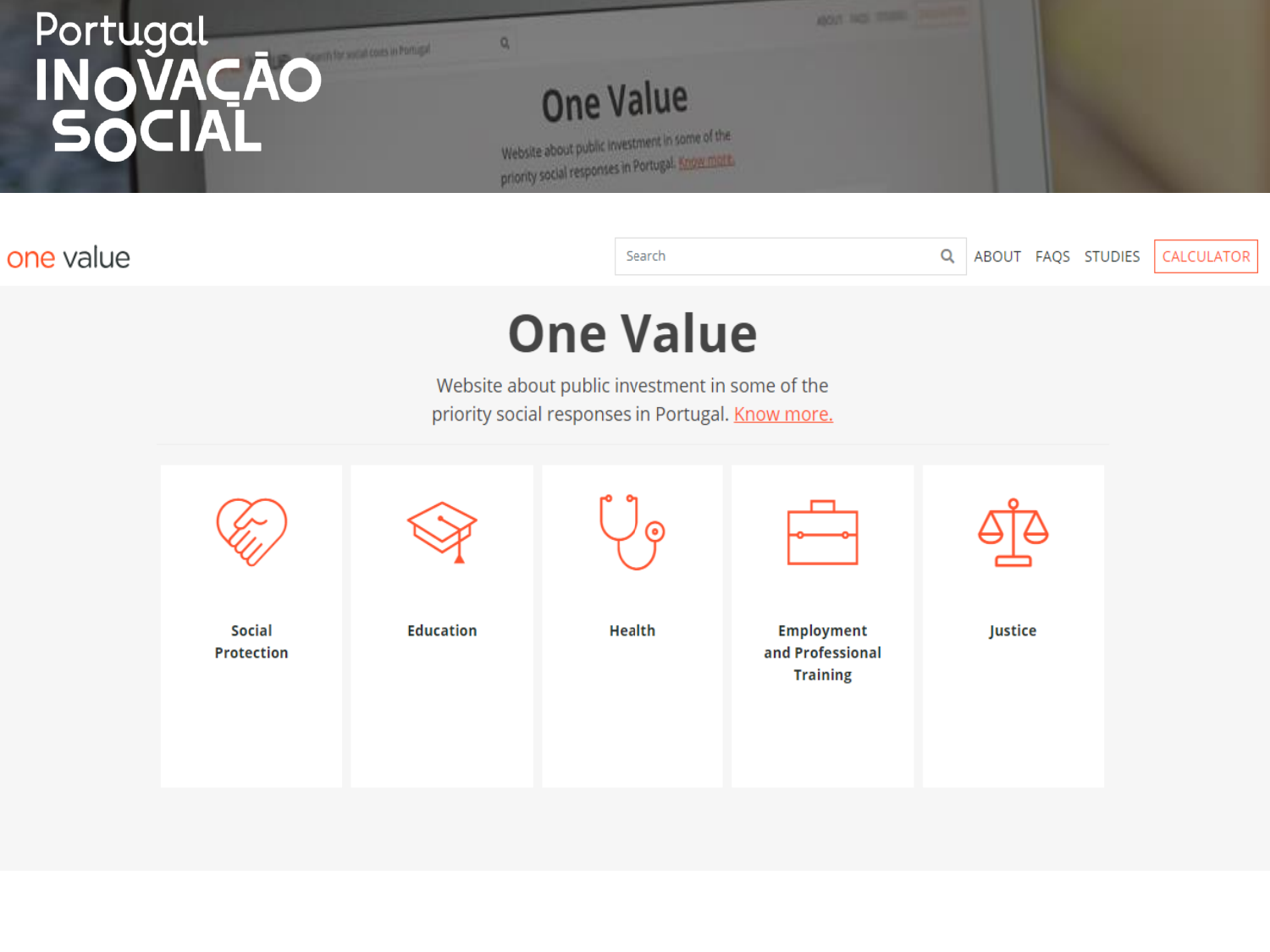## **One Value**

 $\alpha$ 

Website about public investment in some of the priority social responses in Portugal. Enow more

#### Key Indicators

Number of children or youth in the foster care system

#### 10,688

2016 Last update 4 Months Ago Segurança Social

Number of people aged 65 or over that live in a vulnerable situation, flagged by the National Republican Guard

8,592

2017 Last update 4 Months Ago Guarda Nacional Republicana Number of Social **Inclusion Subsidy** recipients

**WOOD THE TANK THE** 

## 288,112

2017 Last update 4 Months Ago PORDATA, Instituto de Informática. Ministério do Trabalho. Solidariedade e Segurança Social

#### **Public Policy Priorities**

Under the scope of the financial instrument of Portugal Inovação Social (Social Impact Bonds), public bodies responsible for implementing and managing public policy have identified the most valuable outcomes metrics.

To find more about it, click here (Portuguese only).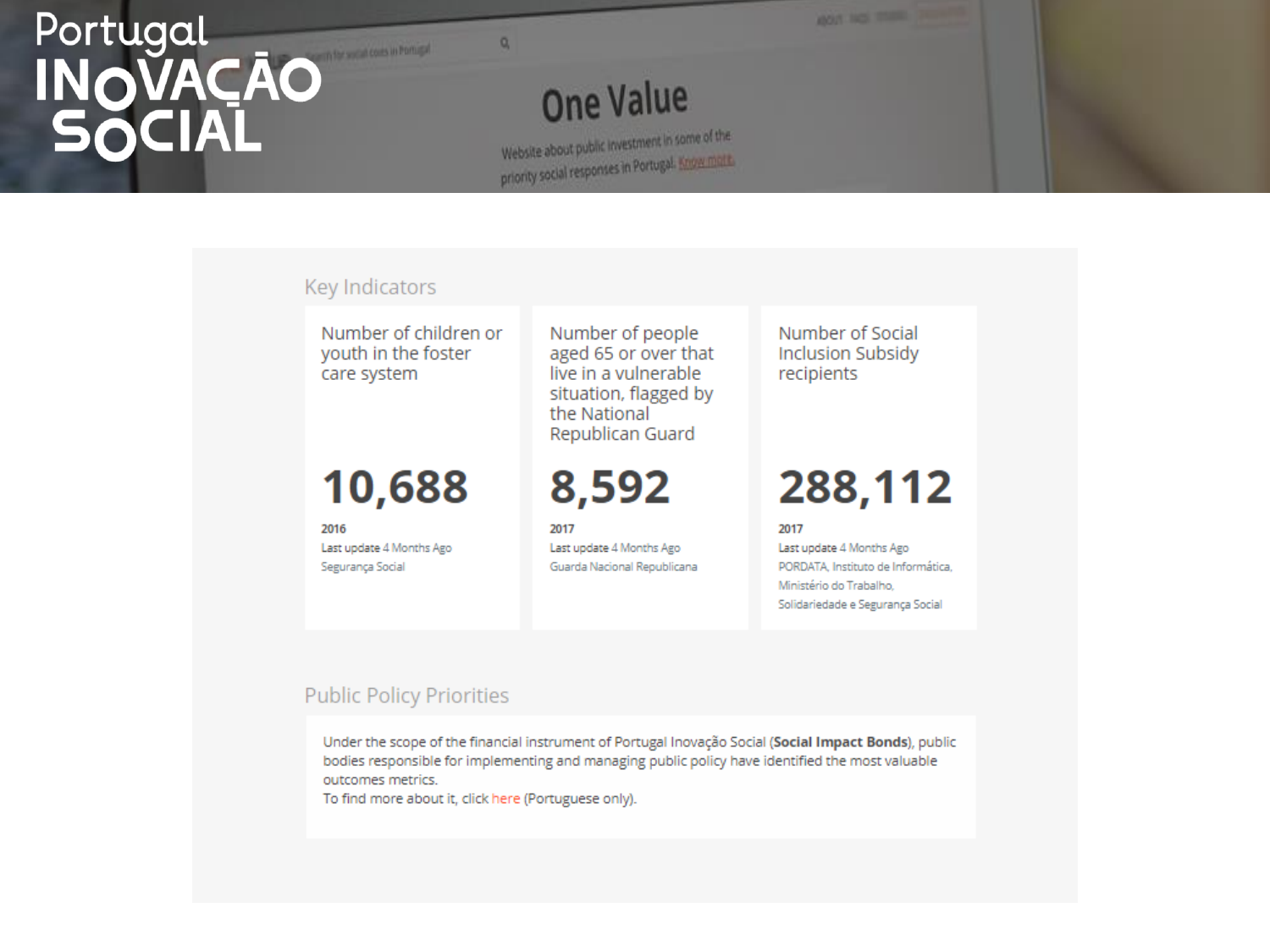**One Value** Website about public investment in some of the priority social responses in Portugal, Engine more

 $\alpha$ 

#### $715 \epsilon$ Monthly

#### **Child or youngster in foster** care

**BOX NO. TURN** 

Monthly government subsidy paid monthly to Private Social Solidarity Institution (or equivalent), with whom the Government has established a Cooperation Agreement, that have a foster care place.

| <b>Entities</b>                                                                                                                                                                                                            | <b>Update Likelihood</b>                                                                                                                                                                                                                                                                                                                                                                                                                                     | <b>Reliability</b> |
|----------------------------------------------------------------------------------------------------------------------------------------------------------------------------------------------------------------------------|--------------------------------------------------------------------------------------------------------------------------------------------------------------------------------------------------------------------------------------------------------------------------------------------------------------------------------------------------------------------------------------------------------------------------------------------------------------|--------------------|
| Instituto de Segurança Social I.P.                                                                                                                                                                                         | High Medium Low <sup>0</sup>                                                                                                                                                                                                                                                                                                                                                                                                                                 | A B C D O          |
| <b>Studies</b><br>Compromisso de Cooperação Para o Sector<br>Social e Solidario, Biénio 2017-2018 (PT<br>only)<br>Addendum to Compromisso De<br>Cooperação Para O Sector Social E<br>Solidario, Biénio 2017-2018 (PT Only) | <b>Methodology</b><br>This cost refers to the financial subsidy paid per Child or youngster in foster care place.<br>This subsidy is paid on a monthly basis, by the Instituto de Segurança Social to a Private<br>Social Solidarity Institution (or equivalent), with whom the Government has established a<br>Cooperation Agreement, that have a foster care placement.<br>It applies to continental Portugal only. It was rounded to zero decimal places. |                    |
| <b>Reference Year</b><br>2018 <sup>O</sup><br><b>Social Protection</b><br><b>Children and youth</b>                                                                                                                        |                                                                                                                                                                                                                                                                                                                                                                                                                                                              |                    |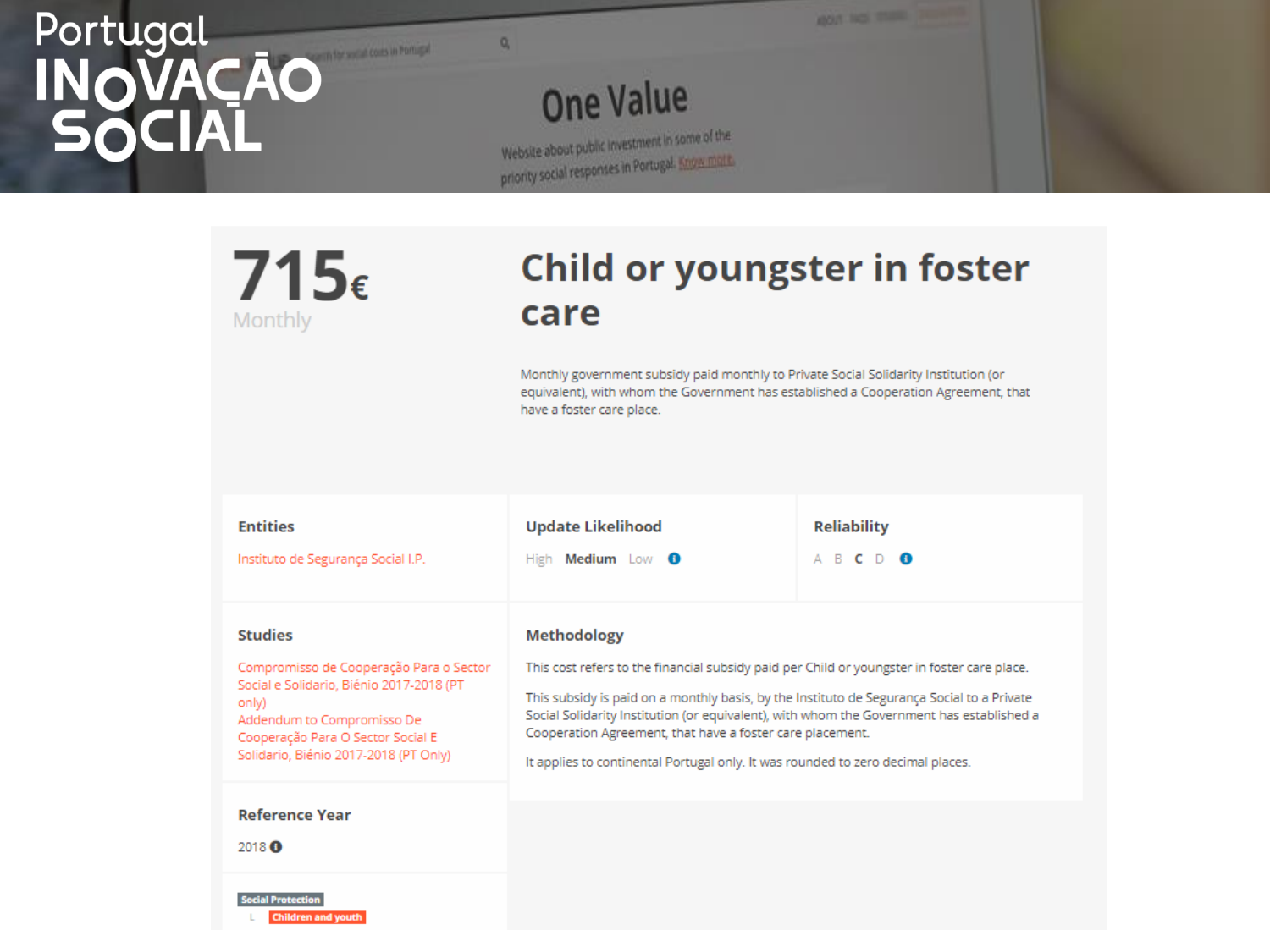

### **WHAT IS THE UNITARY COST?**

### 1. Unitary Cost

• The estimate of public expense incurred for the purpose of financing intervention models that address social issues in Portugal.

#### 2. Clear Data

- Reference of the public contracts for social responses;
- Finance departments data;
- Cientific studies and oficial reports;
- Estimate value from the potencial of public savings.

#### 3. Validation

- Data published at One value is always validated by the public entities;
- Reliable data and a comum frame about the unitary cost of the social problem.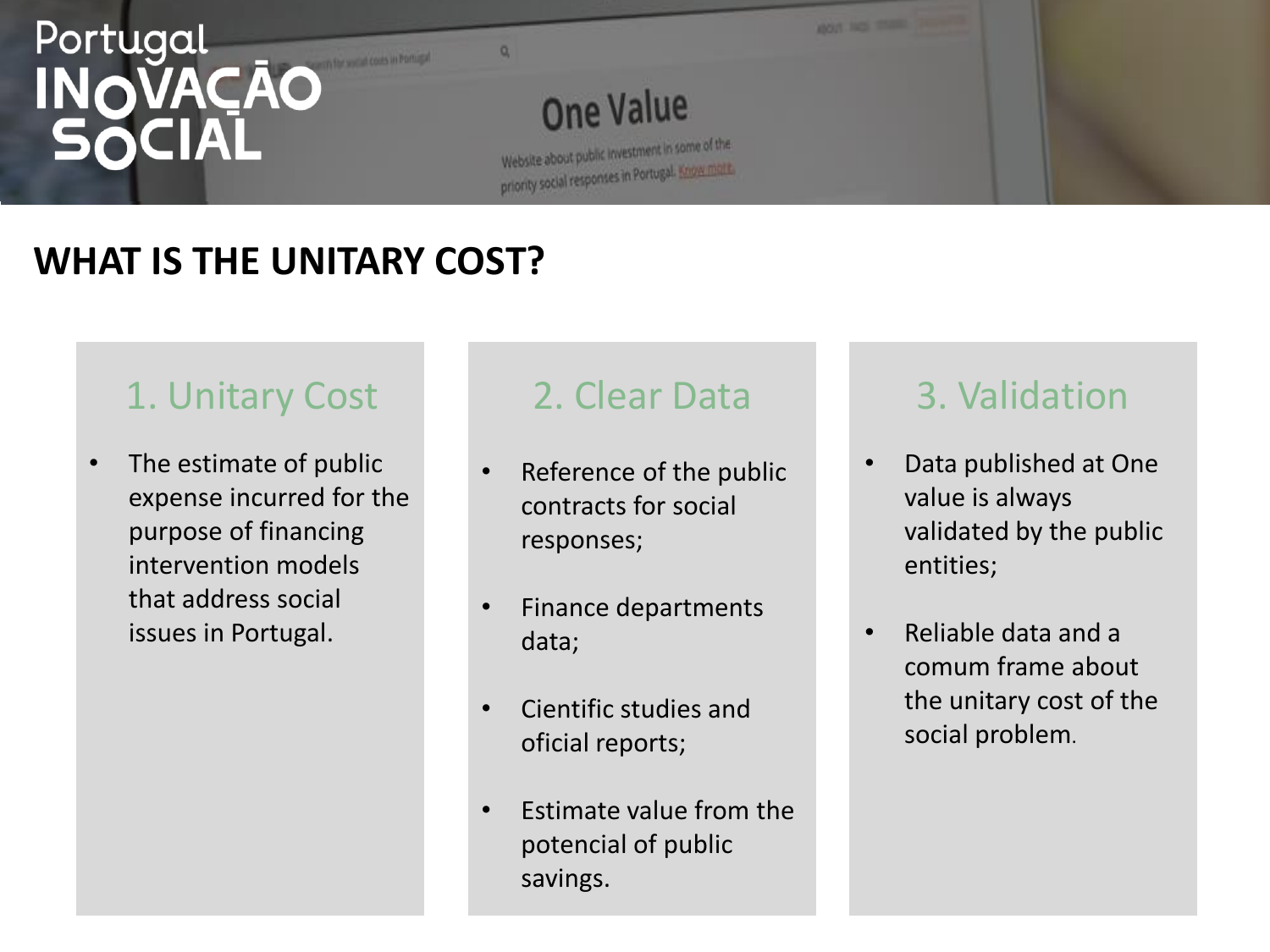

#### **TO WHOM?**

- $\checkmark$  Organizations which develop project of social innovation;
- $\checkmark$  Public services
- $\checkmark$  Investors
- $\checkmark$  Citizens
- $\checkmark$  Universities and scientif centers

### **WHY?**

- $\checkmark$  Transparency and trust
- $\checkmark$  To create references of cost as guidance to the social organisations to present supported projets to the open calls
- $\checkmark$  Planning investment
- $\checkmark$  To encourage the investigation and study of relevant indicator and cost about social investment
- $\checkmark$  To promote enterprenership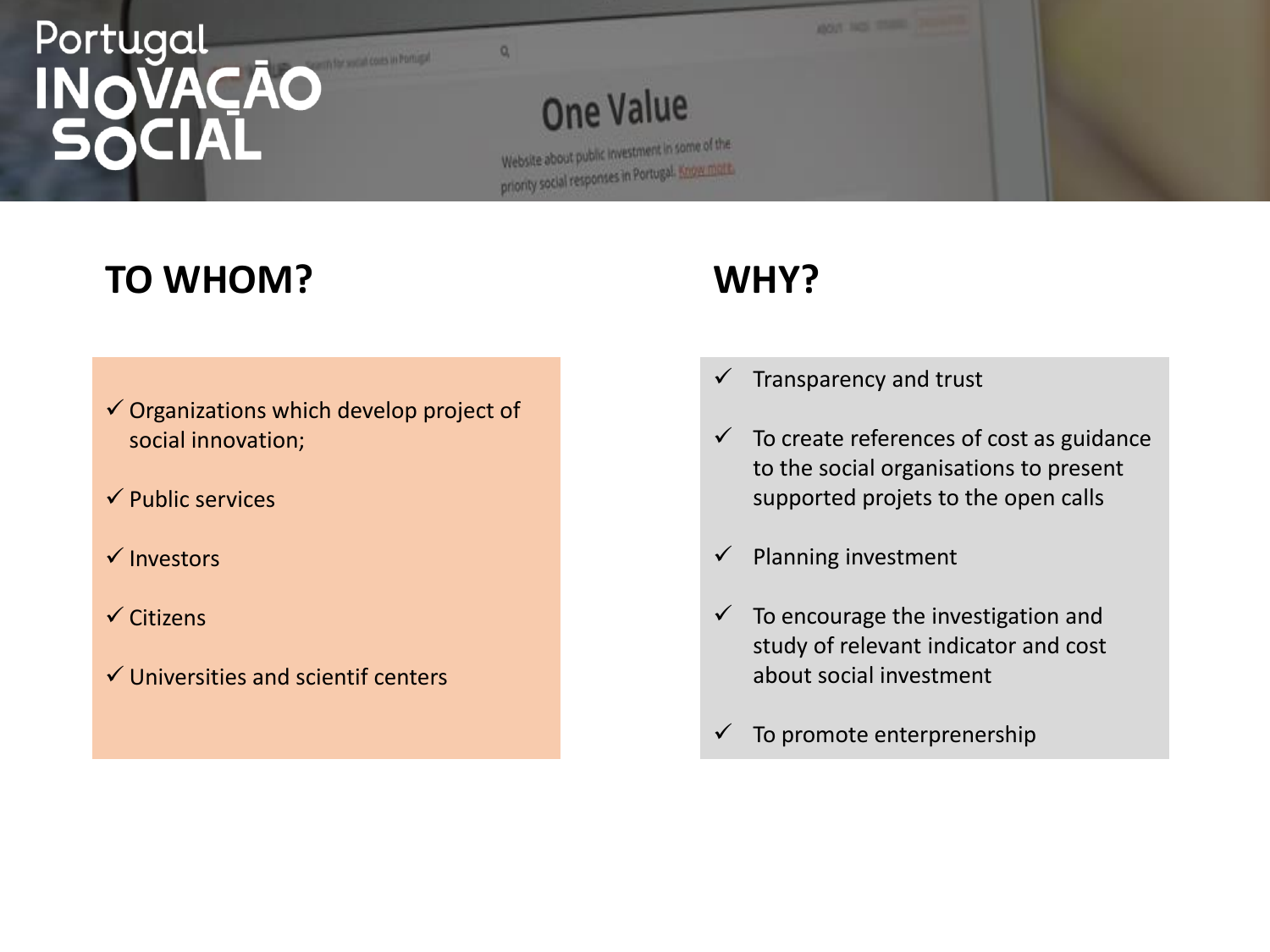**One Value** 

Website about public investment in some of the priority social responses in Portugal. Know mark-

## **GOVERNANCE**

#### **PARTNERS**

- Fundação Calouste Gulbenkian
- Ministério da Presidência e da Modernização Administrativa
- Maze
- There was a period of transition between Maze and Portugal Inovação Social having weekly meetings;
- This group meets every 4 months

Portugal **INOVAÇÃO**<br>SOCIAL

**WOOT THE TOWN** 

#### **Is the responsable for:**

- **Managing the contents and the tecnological developments of onevalue;**
- **Updating the information and analyse new data;**
- **Developing and implementing a communication plan;**
- **Meeting with partners and public organisations.**

#### **ENTITIES RESPONSIBLE FOR THE DEVELOPMENT OF THE PUBLIC POLICY OF EACH SOCIAL AREA**

- Focal point in each entity of the public sector;
- Individual meetings for each social área every 3 months;
- Reporting the update of databases for costs, key indicators and political priorities in a monthly bases ou whenever they occur.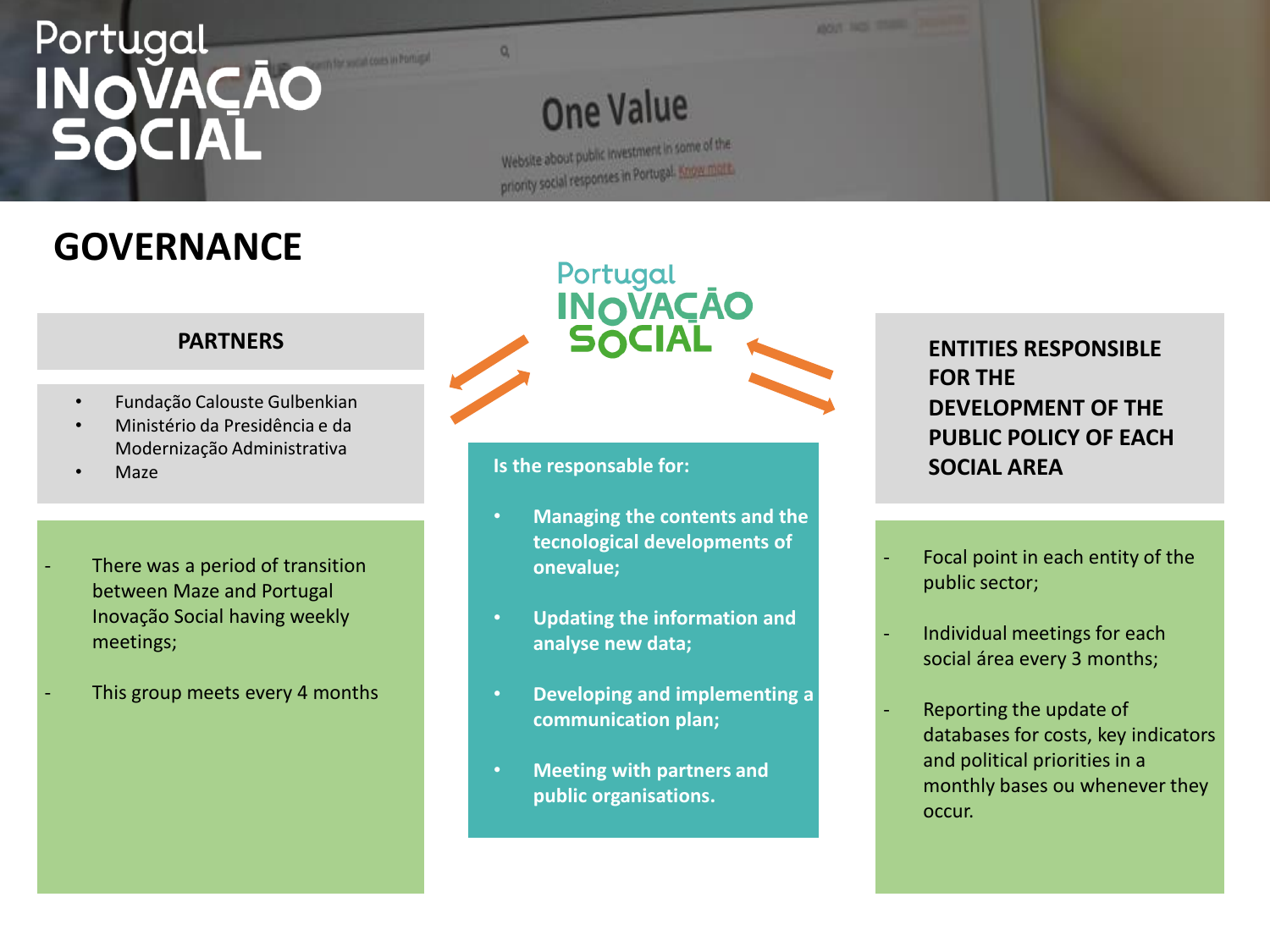

#### **CHALLENGES**

- Promoting a discussion around public  $\blacktriangleright$ policy priorities and related intervention models, as a response to social issues;
- $\blacktriangleright$ Developing innovative intervention models that have the potential of being more efficient and effective when compared to existing interventions;
- Assuring the data connection between costs, key indicators and public priorities;
- Assessing the relevance of outcome metrics that are commissioned throught an outcome-based funding mechanism.

#### **NEXT STEPS**

- Develop an area to share best practises and inspirating experiences;
- **S** Gather information on other social areas of public investment, namely, digital inclusion.
- Develop communication channels to the community of users
- Develop adicional and complemetary data such as volume of data or the data according geografic areas.